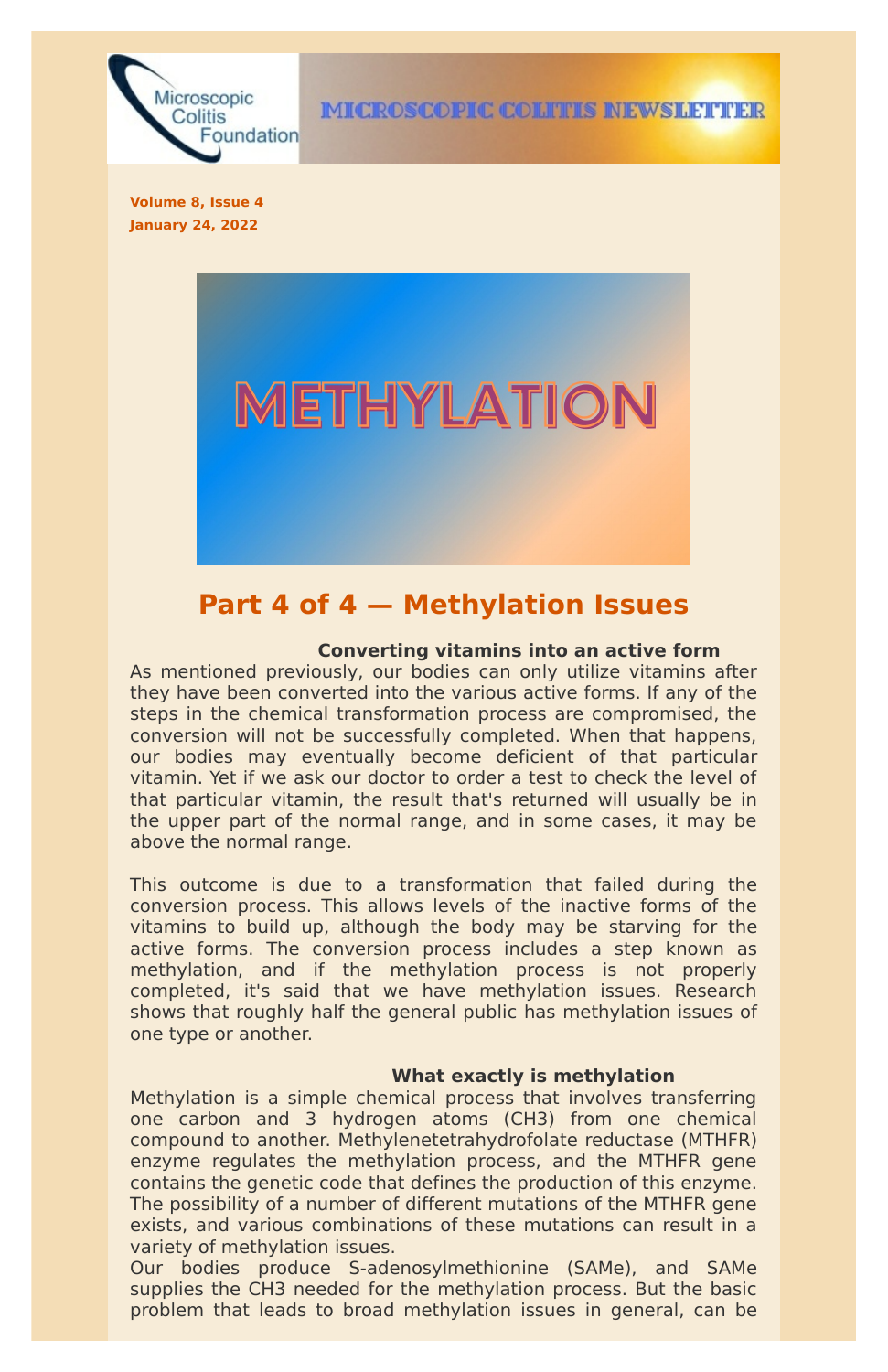found in the fact that SAMe production depends upon the availability of the active form of folate, known as methylfolate (5 methyltetrahydrofolate, or 5-MTHF), and folate cannot be converted into methylfolate if we have certain methylation issues. Statistically, approximately 60% of us have one or more genetic mutations that compromise our ability to create methylfolate.

## **Compromised methylation can cause various**

## **symptoms**

According to Loy Anderson, MD (2019, January 15), undermethylation can lead to these symptoms: **1**

"Fatigue is perhaps the most common symptom of problems with methylation. Other symptoms or conditions can include:"

- Anxiety
- Depression
- Insomnia
- Irritable Bowel Syndrome
- Allergies
- Headaches (including migraines)
- Muscle pain
- Addictions
- Digestive issues
- Multiple miscarriages
- Autism



And he points out that, "Poor methylation can also increase your risk for conditions like osteoporosis, diabetes, colon and lung cancer, birth defects, dementia, stroke and cardiovascular disease."

## **Many different MTHFR gene mutations are**

## **possible**

The degree to which our ability to complete the methylation processes is compromised, depends upon how many, and what type of, MTHFR gene mutations we have. In the worst cases, we may derive very little benefit from most ordinary vitamins, because our MTHFR gene mutations severely compromise our ability to convert vitamins into the active forms.



Some of us may have MTHFR gene mutations that only slightly compromise our ability to complete most methylation processes. Most of us who have these gene mutations will find that **COURT COURT COURT CALCED** our methylation abilities lie somewhere in between these 2

GAGTGAGGGAGAGGCAGATG **GCAAACAGGATTAGATACCCTGGTAGT UNGLOBOGGCAGTAATGCACCTAACGC** extremes.

That implies that many of us may benefit by taking the active forms of certain vitamins, because our bodies may not be able to adequately utilize the inactive forms of those vitamins. Otherwise, we may only be able to derive a fraction of the benefits that normal people get, not only from ordinary vitamin supplements, but from the vitamins in our food, and the vitamins that are added to foods in order to enrich them, also.

# **Vitamins in the active form are sometimes**

**prescribed**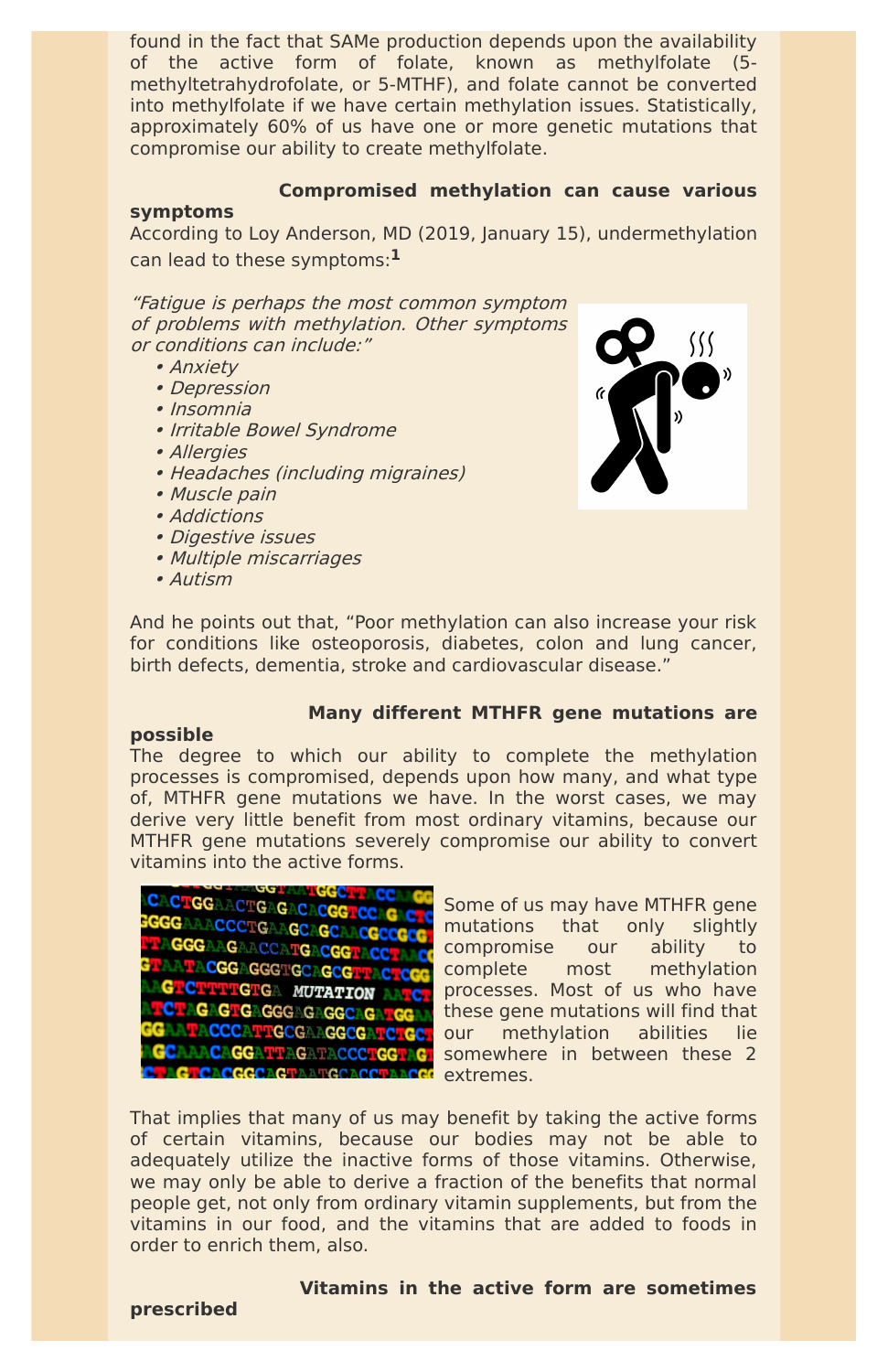For many years, doctors have been prescribing a product that uses the active forms of certain "B" vitamins to treat the nerve damage associated with peripheral neuropathy that diabetes patients sometimes develop. The product contains L-methylfolate (as Metafolin, a calcium salt of vitamin B-9), methylcobalamin (vitamin B-12) and pyridoxal 5'-phosphate (vitamin B-6). It's called Metanx, and it's described as a prescription medical food.

### **Fortunately, lower cost, nonprescription alternatives are available**

For specifically treating methylation issues, Thorne research recommends the following 7 essential nutrients (Thorne, n.d.): **2**

- 1. 5-MTHF (active folate)
- 2. Methylcobalamin (active vitamin B12)
- 3. Pyridoxal 5'-Phosphate (active vitamin B6)
- 4. Riboflavin 5'-Phosphate (active vitamin B2)
- 5. Magnesium
- 6. Betaine (also known as trimethylglycine)
- 7. Vitamin D

And they (Thorne Research) produce a dietary supplement called Methyl-Guard. This product contains:

- 1. 5 MTHF (folate)
- 2. Methylcobalamin (B-12)
- 3. Pyridoxal 5'-Phosphate (B-6)
- 4. Betaine



They also produce another product called Methyl-Guard Plus that contains larger doses of all those ingredients, plus riboflavin (B-2). Note

that some people take Metanx, or one of the non-prescription alternatives mentioned above, in order to enhance their cognitive abilities.

## **MTHFR gene mutations can lead to buildups of toxins and heavy metals**

If unaddressed, some MTHFR gene mutations can compromise the body's ability to break down and eliminate toxins and heavy metals, which may allow those levels to build up. It's known, for example, that the inability to properly convert folate or folic acid into methyl folate tends to allow a buildup of homocysteine. Homocysteine has been shown to increase the risk of cardiovascular issues and dementia. And, of course, various other increased risks are possible if the levels of toxins and heavy metals exceed our tolerance thresholds. The solution of course, is to take a vitamin supplement that contains the active forms of the essential B vitamins mentioned above.

Please note that although most of the foregoing information is based on published medical research, some of it is based on epidemiological studies, and experiences shared by MC and other patients who are dealing with methylation problems. Many methylation issues are not yet well understood, so when attempting to utilize this information in order to resolve personal health issues, it may be beneficial to consult with a functional medicine physician. Otherwise, trial and error methods may be necessary.